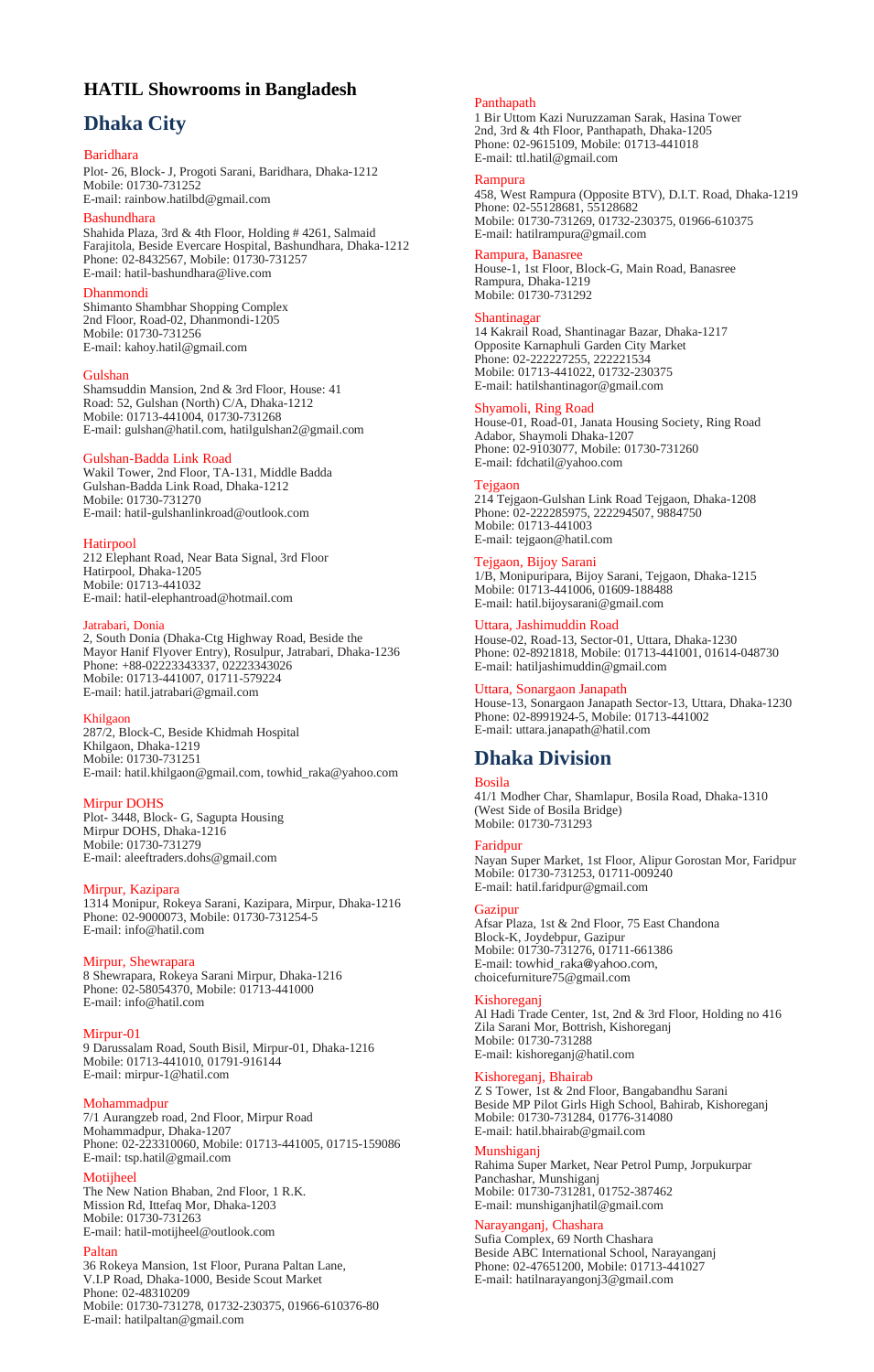## Narayanganj, Chittagong Road, Siddirganj

Painadi (Opposite Madaninagar Madrasa) Chittagong Road, Siddirganj, Narayanganj Mobile: 01730-731285, 0198-0000237 E-mail: dficbd@gmail.com

# Narsingdi, Saheprotap Mor

635 Saheprotap Mor, Chowdhury Complex, Narsingdi Sadar Mobile: 01730-731295 E-mail: hatil.narsingdi@gmail.com

# Narsingdi, Madhabdi

Sinoti Shopping Complex, Dhaka-Sylhet Highway Choto Gadairchar, Madhabdi, Narsingdi Mobile: 01713-441026, 01711-533605 E-mail: madhabdi@hatil.com

### Manikganj

Manikganj City Center, Level-03, Manikganj Bus Stand, Manikganj Mobile: 01730-731261 E-mail: hatil.manikgan2@gmail.com

#### Savar

B-28/4, 1st Floor, Shimultola, Aricha Road, Savar Phone: 02-224445525, 224445526, 224445528 Mobile: 01713-441008 E-mail: savar@hatilbd.com

### Tangail

251 Sabalia, Mymensingh Road, Tangail Mobile: 01730-731294, 01710-841125 E-mail: hatil.tangail@gmail.com

### Tongi

Habiba Sarkar Complex, Tongi College Gate, Tongi Mobile: 01730-731286, 01812-733652 E-mail: tongi@hatil.com

# **Mymensingh Division**

### Jamalpur

Safura Bahaban-1414, Bakultala More, Jamalpur Sadar, Jamalpur Mobile: 01730-731273, 01715-444984 E-mail: hatil.jamalpur@gmail.com

#### Mymensingh

Showroom (1): Digharkanda, Opposite Titas Gas Office, Mymensingh Showroom (2): 5/B-2, Shehora Road, Mymensingh Mobile: 01713-441014, 01735-080286 E-mail: azadsteelhouse@gmail.com

# **Chattogram City**

#### Agrabad

643 Access Road, Agrabad, Chattogram Mobile: 01730-731277 E-mail: hatil.icon.ctg@gmail.com

# Agrabad, Access Road

Amin Tower, 601/722 Access Road, Agrabad, Halishahar Chattogram, Opposite of Golden Touch Community Center Mobile: 01713-441011 E-mail: alina.int.hatil@gmail.com

# Bahaddarhat

4508 Arakan Road, Bahaddarhat (Opposite RAB Office) Chandgaon, Chattogram Mobile: 01730-731271 E-mail: nandanik.hatil@gmail.com

### Kazir Dewri

112/A Noor Ahmed Sarak, Kazir Dewri, Chattogram Mobile: 01713-441012 E-mail: hatil.kazirdewry.ctg@gmail.com

#### Sholashahar

3/D Bayazid Bostami Road, Old NSL Textiles Ltd Sholashahar, Nasirabad I/A, Chattogram Phone: 031-2581074, Mobile: 01730-731289 E-mail: gallery26@hatil.com

# **Chattogram Division**

# Brahmanbaria

353 Masum Monjil, 1st & 2nd Floor Paikpara Jame Mosjid Road, Brahmanbaria Mobile: 01730-731264, 01918-885232 E-mail: hatil.bbaria@gmail.com

# Chadpur, Haziganj

House -19, Mannan Bhaban, 1st Floor Haziganj, Chandpur Mobile: 01730-731267

### Cumilla

Khan Zaman Tower, Jhawtala, Cumilla Mobile: 01713-441013, 01711-797603 E-mail: comillahatil.tarek16@gmail.com

### Feni

41 Fahad Bhaban, 2nd Floor, S. S. K Road, Feni Mobile: 01713-441020, 01819-006954 E-mail: hatil.feni@gmail.com

### Laxmipur

Shimanta Complex, Zero Point, Madam Sadar, Laxmipur-3700 Mobile: 01730-731250, 01711-206269 E-mail: bhowmickrabi@hotmail.com

### Noakhali, Chowmuhar

1553 Nurul Haque Sarak, Chowmuhani, Noakhali Mobile: 01730-731262 E-mail: hatil.chowmuhoni@gmail.com

### Noakhali, Maijdee

Shekandar Plaza, 2nd Floor, Bishawnath, Maijdee Court, Noakhali Mobile: 01713-441025 E-mail: hatil.noakhali@gmail.com

# **Rajshahi Division**

Bogura Shahid Abdul Zabbar Sarak, Jaleswaritola, Bogura-5800 Mobile: 01713-441015, 01757-973366 E-mail: hatil.bogra@gmail.com

#### **Joypurhat**

Sadar Road, Amtoli, Joypurhat Mobile: 01730-731291, 01711-454368 E-mail: joypurhat@hatil.com

Naogaon Al-Hajj Complex, Main Road, Sarisha Hatir Mor, Naogaon-6500 Mobile: 01730-731265, 01915-465577 E-mail: hatil.naogaon@gmail.com

#### Pabna

Shakib Plaza, 1st & 2nd Floor, 300 Nawab Shirajuddullah Road/Abdul Hamid Road, Pabna-6600 Phone: 0731-64583, Mobile: 01713-441031, 01714-857379 E-mail: hatilpabna@yahoo.com

### Rajshahi

Godhuly Super Market, Seroeil Rail Station, Boalia, Rajshahi Mobile: 01713-441030 E-mail: khanfurnituregallery@yahoo.com

### Sirajgani

S.B Fazlul Haque Road, Birala Kuthi Opposite Handloom Board, Mirpur, Sirajganj-6700 Mobile: 01730-731259, 01784-215431 E-mail: hatil.sirajgonj@gmail.com

# **Rangpur Division**

# Dinajpur

Munshipara (Opposite Academy School) Dinajpur Sadar, Dinajpur Mobile: 01730-731266 E-mail: hatil.dinajpur@gmail.com

### Nilphamari, Saidpur

Front of BSCIC Silpo Nogori, South Bangabandhu Road, Saidpur- 5310 Mobile: 01730-359480, 01822-188800

E-mail: hatil.saidpur@gmail.com

# Rangpur

House-3, Road-2, Dhap Lalkuthi, Rangpur Phone: 0521-62969, Mobile: 01730-359485, 01720-437707 E-mail: rangpur@hatil.com